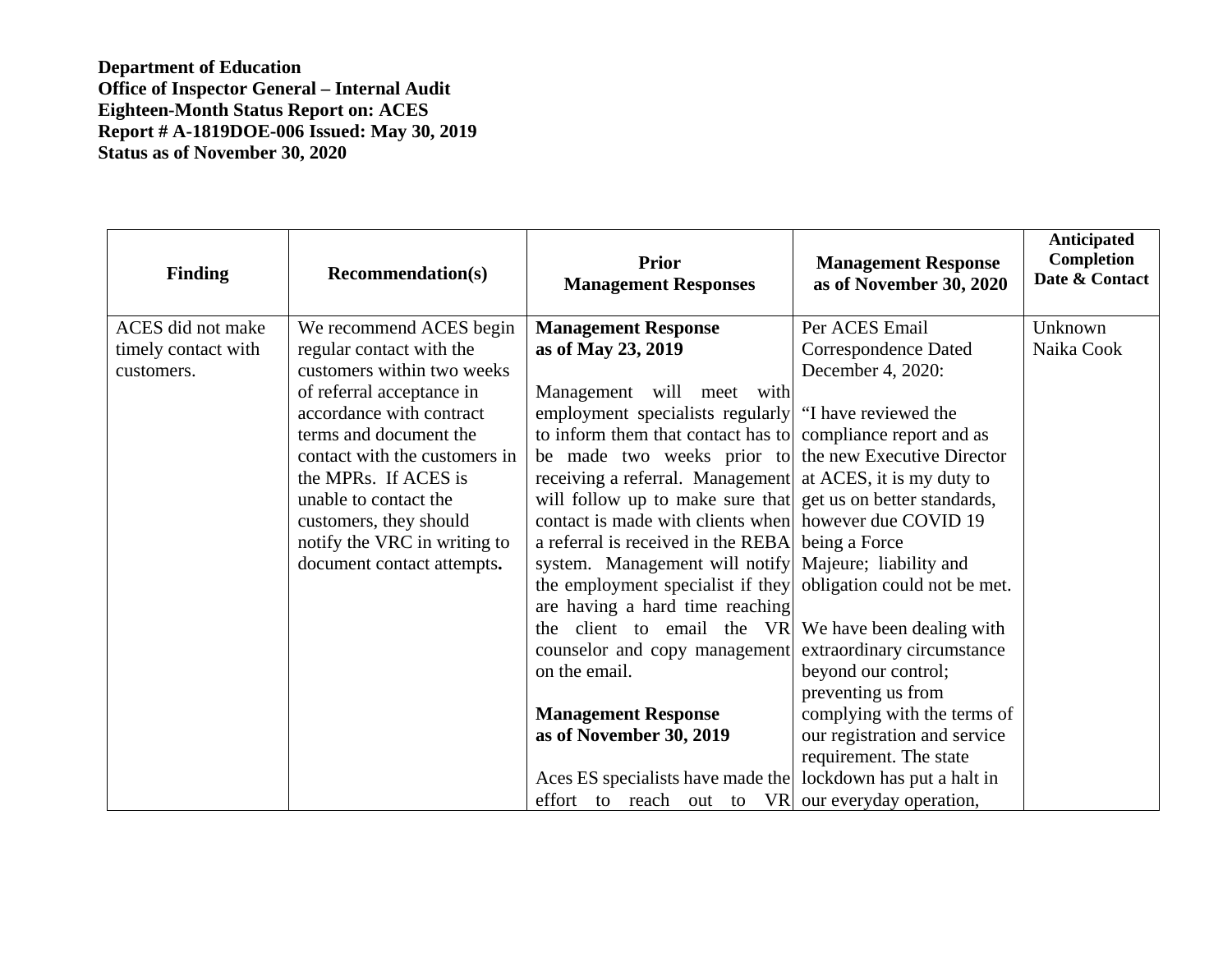**Department of Education Office of Inspector General – Internal Audit Eighteen-Month Status Report on: ACES Report # A-1819DOE-006 Issued: May 30, 2019 Status as of November 30, 2020** 

| customers within two receiving creating a set back on any      |                      |
|----------------------------------------------------------------|----------------------|
| the referral and if we unable to progress we started to make   |                      |
| reach to customers, we follow up to increase our invoice       |                      |
| with an email to DVR counselor submission rates, MPR's         |                      |
| asking for alternative means of and Quarterly Staff            |                      |
| contact to reach customer. If the Reports. Our organization is |                      |
| VR counselor is unable to provide figuring out new ways to     |                      |
| us with alternative contact phone conduct "Business as         |                      |
| employment Usual".<br>number,<br>Aces                          |                      |
| specialist also makes the effort by                            |                      |
| going to the client's home to try to As of this time we are    |                      |
| make contact to schedule intake simply requesting more         |                      |
| with the customers.                                            | time implement these |
|                                                                | changes."            |
| Aces Implemented new policy of                                 |                      |
| making sure we meet make                                       |                      |
| contact with DVR customers                                     |                      |
| within 2 weeks since June 1,                                   |                      |
| 2019                                                           |                      |
|                                                                |                      |
| <b>Management Response</b>                                     |                      |
| as of May 30, 2020                                             |                      |
| Management has meet with                                       |                      |
| employment specialists regularly                               |                      |
| via, phone, and email and in                                   |                      |
| person to discuss making contact                               |                      |
| with DVR client two weeks prior                                |                      |
| to receiving a new referral.                                   |                      |